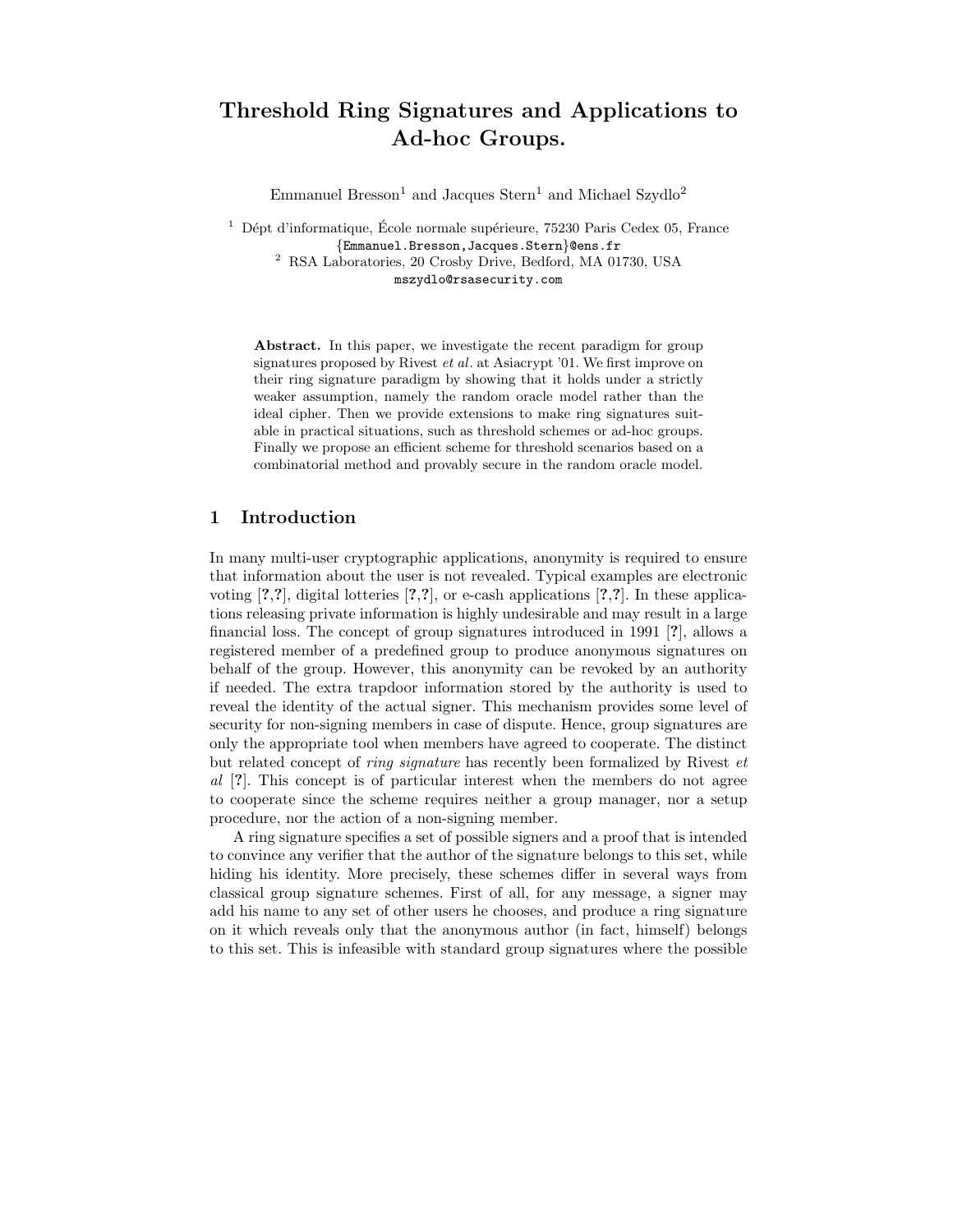signers, by definition, are registered members of the group. In particular, the nonsigning members may even be completely unaware that they are involved in such signature. Secondly, the absence of a revocation manager allows unconditional anonymity. This is not achievable in typical group signatures for which there must be some trap-door information to be used by the authority. Thirdly, ring signatures can be made extremely efficient. While previously proposed group signature schemes heavily use asymmetric computations, such as zero-knowledge proofs, the ring signature scheme proposed in [?] is very fast, and thus very practical to implement.

Using ring signatures in ad-hoc groups. The steadily growing importance of portable devices and mobile applications has spawned new types of groups of interacting parties: ad-hoc groups [?,?]. The highly dynamic nature of such groups raises new challenges for networking [?]. Ad-hoc networks may be described as networks with minimal infrastructure, lacking fixed routers or stable links. Such ad-hoc networks inherently deal with spontaneous ad-hoc groups; other instances of ad-hoc groups are not dependent on the particular network infrastructure. For example, a group of users who spontaneously decide they wish to communicate sensitive data need a suite of protocols which do not involve any trusted third party or certification of any new public keys. Security goals have to be considered in this new context. Ring signatures are perfectly suited to such a setting, since no setup protocol is required to use them.

Now assume that in order to create a certain signature at least  $k$  out of the  $n$  parties need to combine their knowledge. Threshold cryptography allows  $n$ parties to share the ability to perform a cryptographic operation (e.g., creating a digital signature). We consider the use of ring signatures in this ad-hoc threshold setting, and begin by defining the security notions useful for protocols involving such ad-hoc groups. The paradigm of ring signatures provides us with first building block. It gives a recipe for a single member of an ad-hoc group to sign anonymously on behalf of the group. Our flexible construction extends the solution of [?] to solve the threshold problem; in fact it is a solution for all custom signatures on an ad-hoc group.

Contributions. In this paper we significantly improve the ring signature scheme proposed by Rivest et al. [?]. We first show that security can be based on strictly weaker complexity assumptions, without sacrificing efficiency. Furthermore, this greatly simplifies the security proof provided in [?].

Next, we show how the ring signature paradigm and the stand alone protocol of [?] extend to a generic building block to make new schemes, in a multi-signer threshold setting. To achieve this aim, we formalize the notion of ad-hoc group signature, which is also of independent interest for general multi-party protocols relying on limited public key infrastructure. We define a formal security model to deal with such extended signatures, and we provide an interesting composition theorem which may be used to prove security for classical threshold structures. In case of threshold subgroups, the result remains very efficient for small threshold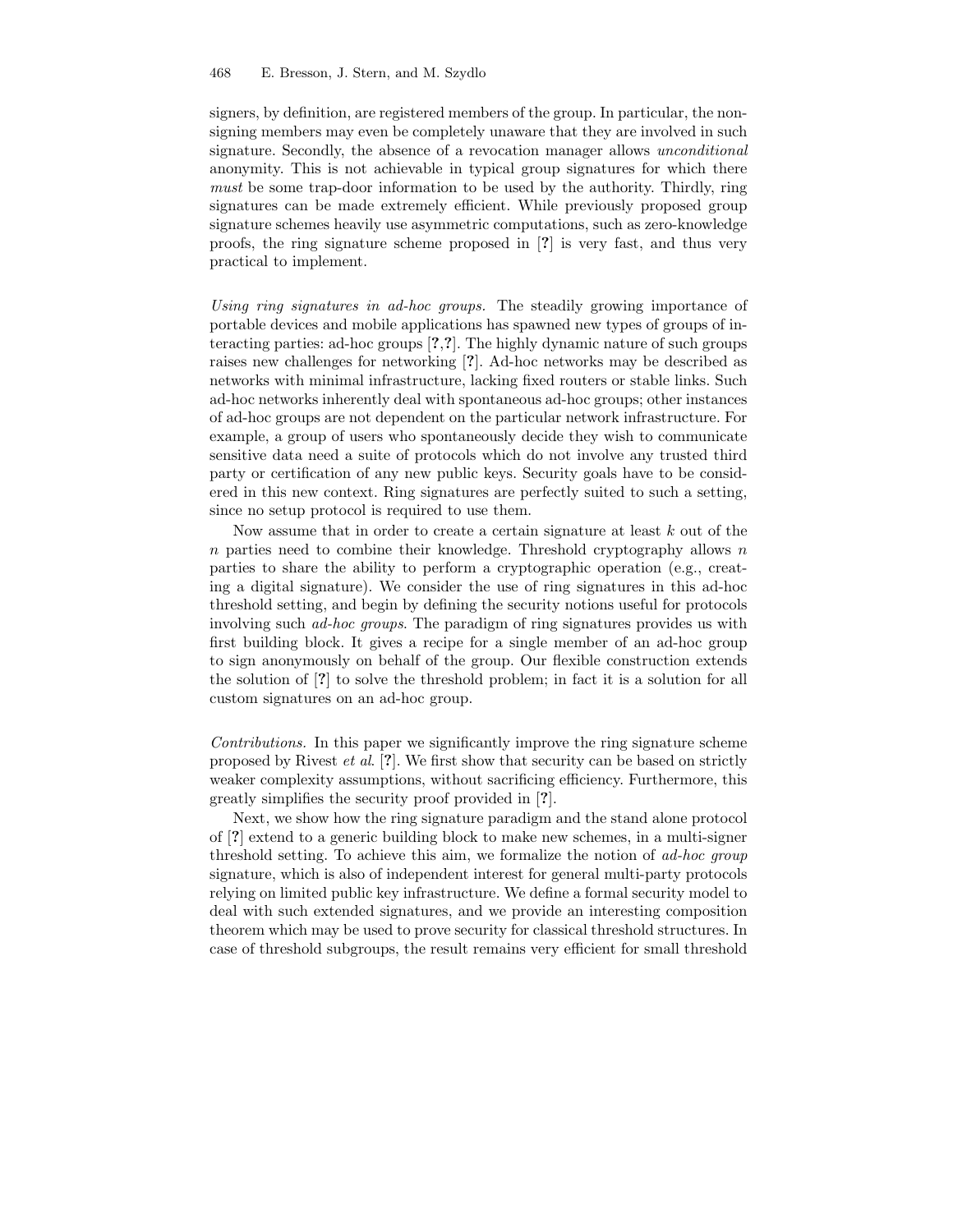values and is provably secure, based on RSA, under the strictly weaker assumption of random oracles. In that construction, we use a combinatorial notion we call fair partition, which is of independent interest.

Related work. Informal notions of ring signatures were discussed simultaneously with the appearance of group signatures [?,?] but the concept itself has only been formalized recently in [?].

Many schemes have been proposed for group signatures, offering various additional properties  $[?,?,']$  as well as increasing efficiency  $[?,?,']$ . The related Witness hiding zero knowledge proofs were treated in [?], and an application to group signatures (without a manager) was discussed at the end of this same article. This, and another construction [?] can also be seen as ring signature schemes. However, the scheme by Rivest  $et al.$  [?] is the most efficient one.

While it is well-known that theoretical very general witness-hiding signature constructions are realizable, they are also widely believed to be completely impractical. In fact, presenting an efficient general signature construction complements the general theory which, for example, tells us that arbitrary statements in  $\mathcal{NP}$  can be proven in zero knowledge. Our work combines the known general techniques with some novel constructions and specializes to the case where custom signatures are required in an environment with only a pre-existing PKI. The constructions herein are adaptable to both ad-hoc and traditional threshold structures via a standard procedure which produces custom signatures, complete with a specialization of the security proof and efficiency analysis.

Thus, this work is at the crossroad of three corresponding trends in cryptography research: provable security, custom protocol design, efficiency analysis.

The organization of the rest of the paper is as follows: we review the concept of ring signature in section ?? and explain how improve it in section ??. Next in section ??, we extend the notion, propose a formal security model and finally prove the security of our new scheme in section ??.

# 2 Overview of Ring Signatures

In this section, we follow the formalization proposed by Rivest, Shamir and Tauman in [?].

## 2.1 Definitions

One assumes that each user has received (via a PKI or a certificate) a public key  $P_k$ , for which the corresponding secret key is denoted  $S_k$ . A ring signature scheme consists of the following algorithms.

- **Ring-sign.** A probabilistic algorithm which, on input a message  $m$ , the public keys  $P_1, \ldots, P_r$  of the r ring members, together with the secret key  $S<sub>s</sub>$  of a specific member, produces a ring signature  $\sigma$  for the message m.
- **Ring-verify.** A deterministic algorithm which on input  $(m, \sigma)$  (where  $\sigma$ includes the public key of all the possible signers), outputs either "True" or "False".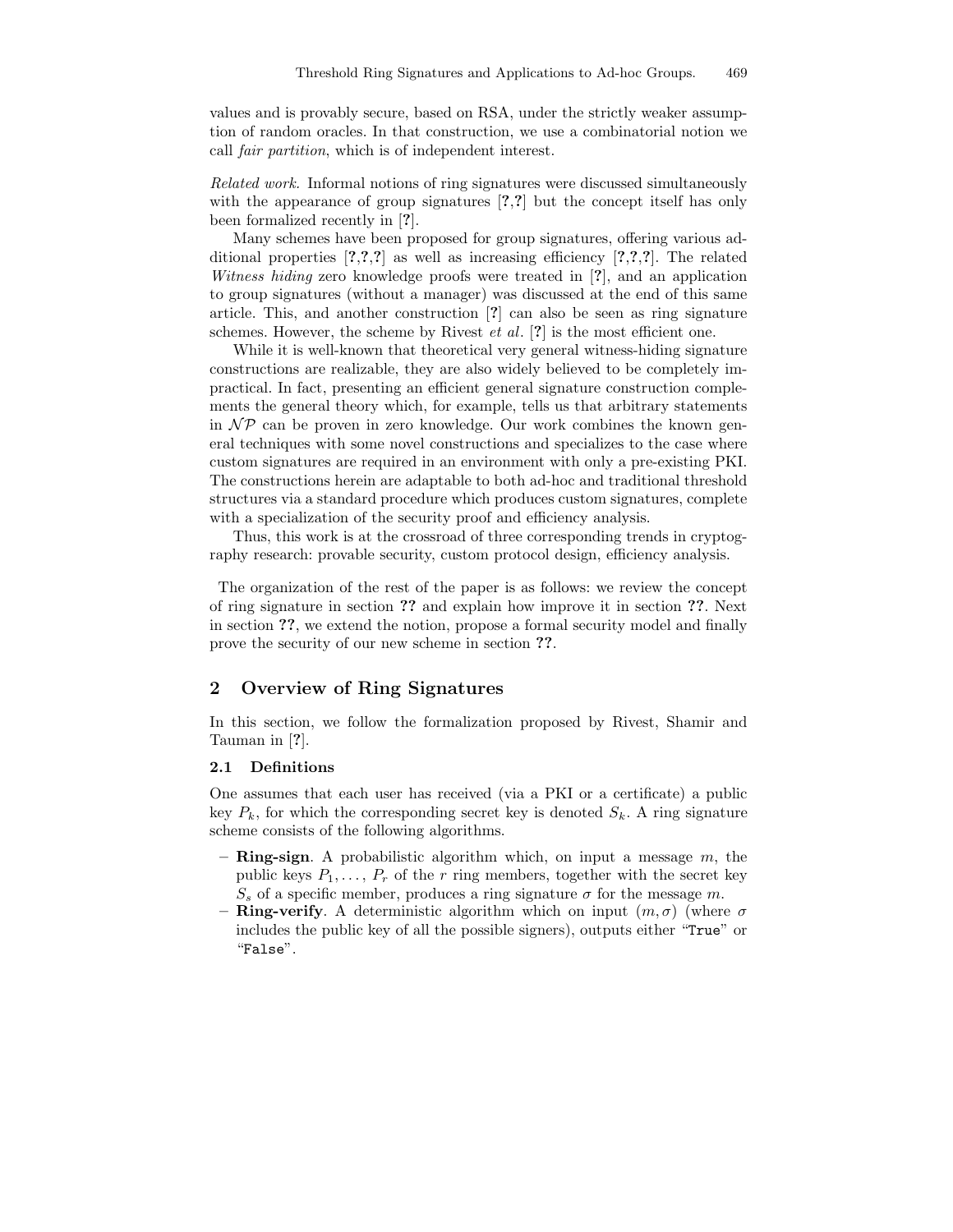Properties. A ring signature scheme must satisfy the usual correctness and unforgeability properties: a fairly-generated ring signature should be accepted as valid with respect to the specified ring with overwhelming probability; and it must be infeasible for any user, except with negligible probability, to generate a valid ring signature with respect to a ring he does not belong to.

We also require the signature to be anonymous, in the sense that no verifier should be able to guess the actual signer's identity with probability greater than  $1/r + \epsilon$ , where r is the size of the ring, and  $\epsilon$  is negligible.

Note that the size of the ring signature grows linearly with the size of the specified group: this is inherent to the notion, since the ring membership is not known in advance, and therefore, has to be provided as a part of the signature.

Combining Functions. The formal concept of a ring signature can be related to an abstract concept called combining functions. We slightly modified the definition given in [?] as follows.

**Definition 1 (Combining functions).** A combining function  $C_{k,v}(y_1,\ldots,y_n)$ takes as input a key k, an initialization value v, and a list of arbitrary values of the same length  $\ell$ . It outputs a single value  $z \in \{0,1\}^{\ell}$ , such that for any k, v, any index s and any fixed values of  $\{y_i\}_{i\neq s}$ ,  $C_{k,v}$  is a permutation over  ${0,1}^{\ell}$ , when seen as a function of  $y_s$ . Moreover, this permutation is efficiently computable as well as its inverse.

The authors of [?] proposed a combining function based on a symmetric encryption scheme E modeled by a (keyed) random permutation

$$
z = C_{k,v}(y_1,\ldots,y_n) = E_k\bigg(y_n \oplus E_k\bigg(y_{n-1} \oplus E_k\big(\cdots \oplus E_k(y_1 \oplus v)\ldots\big)\bigg)\bigg) \tag{1}
$$

For any index s, we can easily verify that  $C_{k,y}$  is a combining function by rewriting equation (??) as follows:

$$
y_s = E_k^{-1}\Big(y_{s+1}\oplus \ldots E_k^{-1}\big(y_n \oplus E_k^{-1}(z)\big)\Big) \oplus E_k\Big(y_{s-1}\oplus \ldots E_k(y_1 \oplus v)\ldots\big)\Big)
$$

#### 2.2 Ring Signatures by Rivest et al. [?]

We denote by  $\ell, \ell_b, \ell_0$  three security parameters. We consider a symmetric encryption scheme E defined over  $\{0,1\}^{\ell}$  using  $\ell_0$ -bit keys and a hash function H that maps arbitrary strings on  $\ell_0$ -bit strings. In fact, we use H to define the symmetric key for  $E$ . Finally, we assume that each user  $P_i$  uses a regular signature scheme built on a trapdoor one-way permutation  $f_i$  such as RSA [?] and that the modulus has length  $\ell_b < \ell$ ; typically, we choose  $\ell - \ell_b \ge 160$ . All these assumptions follow [?].

The scheme proposed by Rivest, Shamir and Tauman is based on combining functions as described above. In that scheme, the inputs  $y_i$  to the combining function are computed as  $f_i(x_i)$  for some  $x_i \in \{0,1\}^{\ell_b}$ . A ring signature on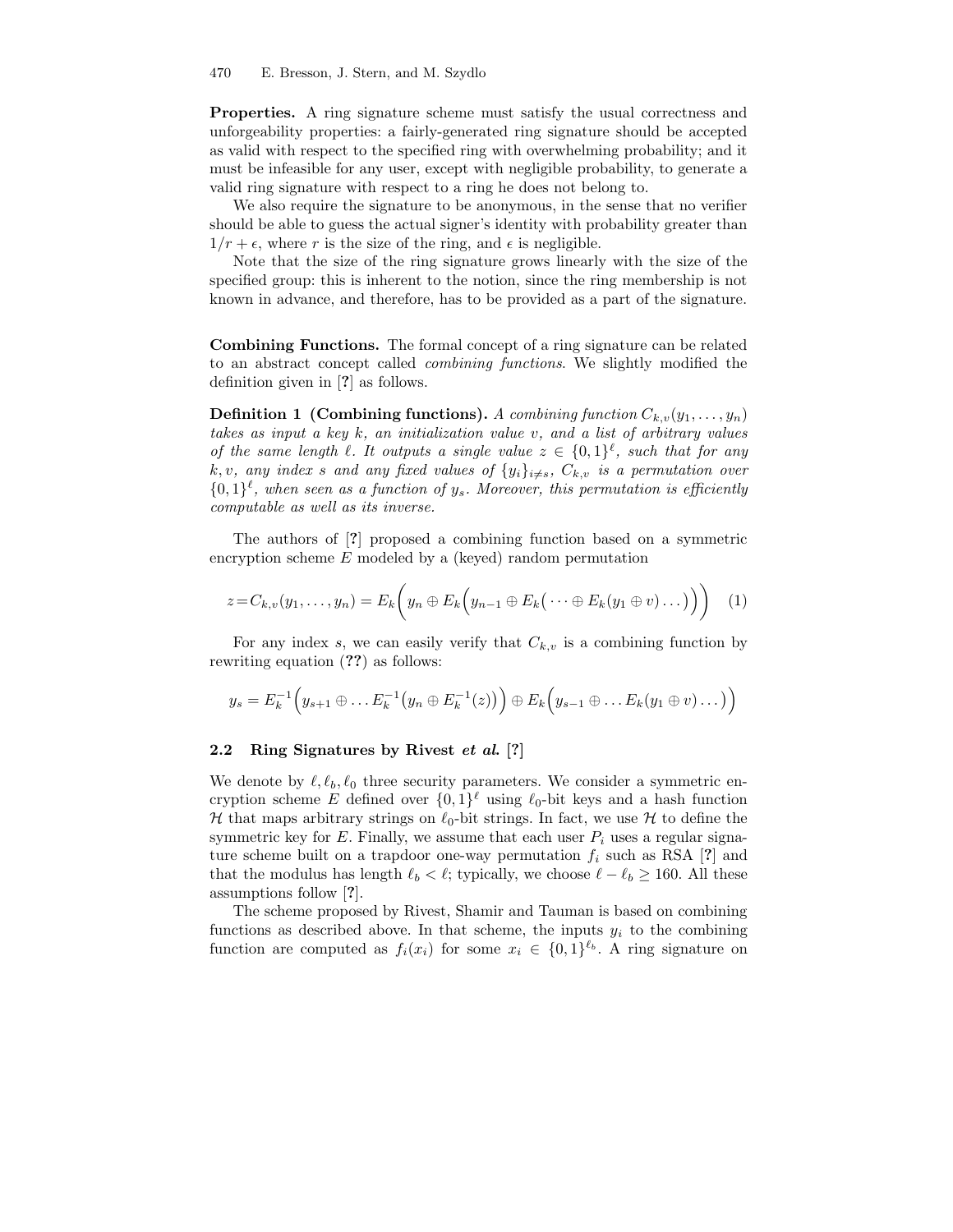

**Fig. 1.** The ring signature paradigm. The equation is verified if  $z = v$ . Given all the  $y_i$ 's, the verifier just goes along the ring and checks  $z \stackrel{?}{=} v$ . The signer chooses v first, goes clockwise from 1 through  $i_s - 1$  and counter-clockwise from n through  $i_s + 1$ . His trap-door allows him to extract  $x_{i_s}$ .

a message m consists in a tuple  $(v, x_1, \ldots, x_n)$ . Setting  $z = C_{\mathcal{H}(m),v}(f_1(x_1))$ ,  $\dots, f_n(x_n)$ , the signature is valid iff  $z = v$ .

As explained in the previous section, for any message  $m$ , any fixed values  $v$ and  $\{x_i\}_{i\neq s}$ , one can efficiently compute the value  $y_s$  such that the combining function outputs v. Now using his knowledge of the trapdoor for function  $f_s$ , member  $P_s$  (the actual signer) is able to compute  $x_s$  such that  $f_s(x_s) = y_s$ . This is illustrated on Figure ??.

However, the RSA moduli  $n_i$  involved in the scheme are different. An adaptation has to be made in order to combine them efficiently. One extends the RSA trapdoor permutation  $f_i(x) = x^{e_i} \mod n_i$  in order that all  $f_i$ 's have identical domain. Briefly speaking, one defines:

$$
g_i(x) = \begin{cases} q_i n_i + f_i(r_i) & \text{if } (q_i + 1)n_i \leq 2^{\ell} \\ x & \text{otherwise} \end{cases}
$$

where  $x = q_i n_i + r_i$ , with  $0 \le r_i < n_i$ . That is, the input x is sliced into  $\ell_b$ bit long parts which then go through the RSA function. The probability that a random input is unchanged becomes negligible as  $\ell - \ell_b$  increases. See [?] for more details.

If the trap-door one-way functions are RSA functions with public exponent equal to 3, the scheme is very efficient, requiring only one modular exponentiation (and a linear number of multiplications) for signing, and only two modular multiplications per ring member for verification.

#### 2.3 Assumptions and Security

The authors proved unconditional anonymity, in an information-theoretic sense. They showed that even an infinitely powerful adversary cannot guess the identity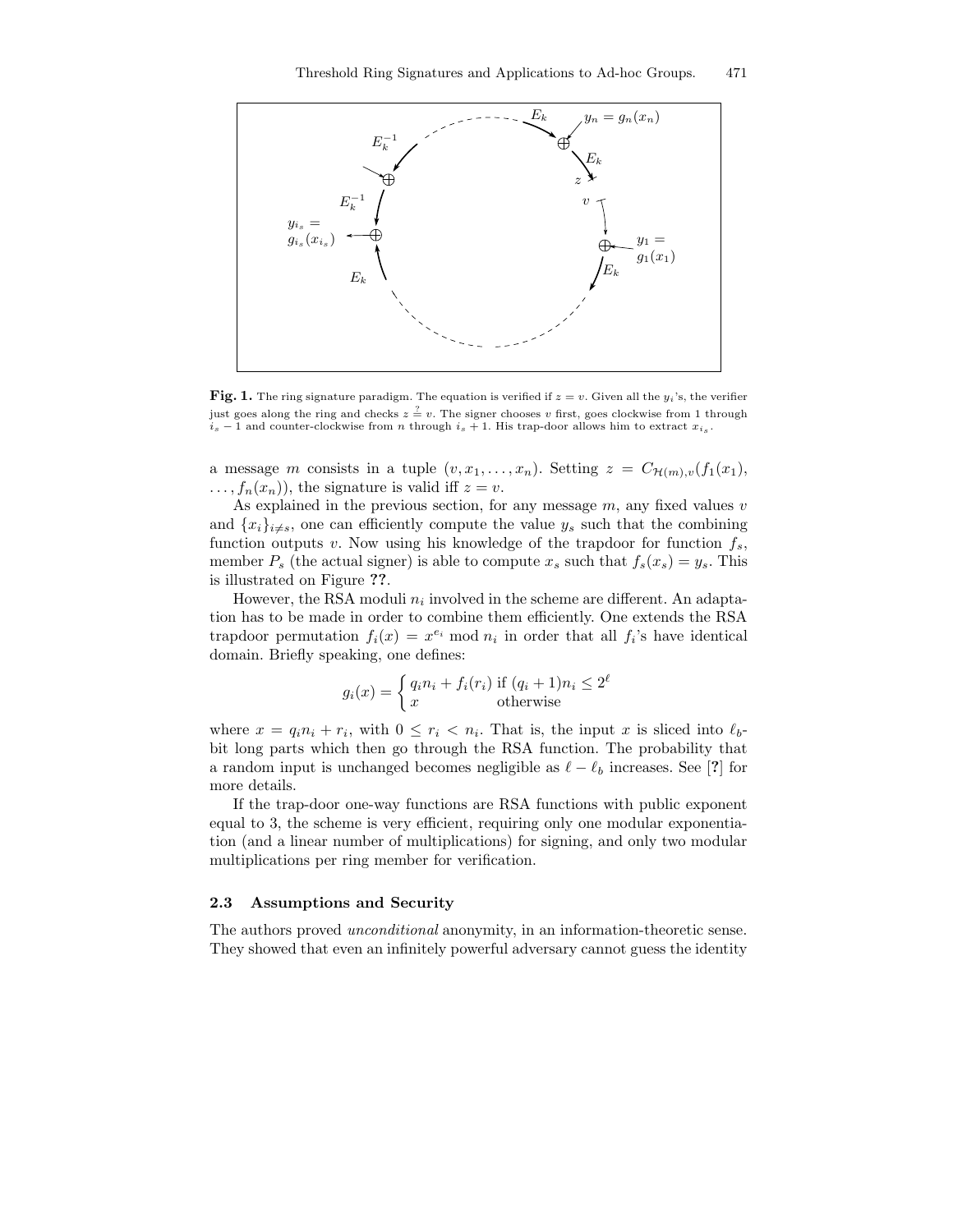of the signer with probability greater than  $1/r$ . This is due to the fact that for any  $k = \mathcal{H}(m)$  and any  $z = v$  the equation (??) has exactly  $(2^b)^{r-1}$  solutions which can be obtained with equal probability regardless of the signer's identity.

The unforgeability of the ring signature is based on the hardness of inverting the extended RSA permutations  $g_i$  defined above; this is easily seen equivalent to RSA assumption.

The proof provided in [?] holds in the ideal-cipher model. In this model, one assumes the existence of a family of keyed random permutations  $E_k$ . That is, for each parameter k,  $E_k$  and  $E_k^{-1}$  are random permutations over  $\{0,1\}^{\ell}$ ; access to these permutations is modeled via *oracle queries*. The ideal-cipher model is very strong, and to the best of our knowledge it is strictly stronger than the random oracle model. See [?] for a discussion.

The sketch of the proof is as follows. One wants to use a forger against the ring signature scheme to invert one of the RSA permutations. That is, we are given a value  $y \in \{0,1\}^{\ell}$  and we want to extract its  $\ell$ -bit "cubic" root. To do so, we try to slip  $y$  as a "gap" between two consecutive  $E$  functions along the ring. Doing so, the exclusive OR between the input and the output of these  $E$ functions is set to  $y$ , and then, with non-negligible probability, the forger will have to extract the cubic root of y. Such a slip is feasible at index  $i$  only if a query "arriving" to  $i$  is asked after the other query "arriving" to or "starting" form i. The proof relies on the following lemma, which proves that this is always the case in a forgery. We refer to it as the ring lemma:

**Lemma 1 (Ring lemma).** In any forgery output by an adversary, there must be an index between two cyclically consecutive occurrences of  $E$  in which the queries were computed in one of the following three ways:

- $-$  The oracle for the *i*-th E was queried in the "clockwise" direction and the oracle for the  $(i + 1)$ -st E was queried in the "counterclockwise" direction.
- $-$  Both E's were queried in the "clockwise" direction, but the *i*-th E was queried after the  $(i + 1)$ -st E.
- $-$  Both E's were queried in the "counterclockwise" direction, but the *i*-th E was queried before the  $(i + 1)$ -st E.

The proof provided in [?] is based on this lemma; one has to "guess" the index where such a situation will occur as well as the two queries involved. Thus, the guess is correct with probability at least  $1/rQ<sub>E</sub><sup>2</sup>$ , where  $Q<sub>E</sub>$  is the number of ideal-cipher queries. The concrete security of the scheme is related to the security of inverteing (extended) RSA by this multiplicative factor.

# 3 Modifications of the Existing Scheme

In this section, we explain how to significantly improve the scheme by Rivest et al. by removing the assumption of an ideal-cipher and obtaining at the same time a simplified proof with exactly the same security bound.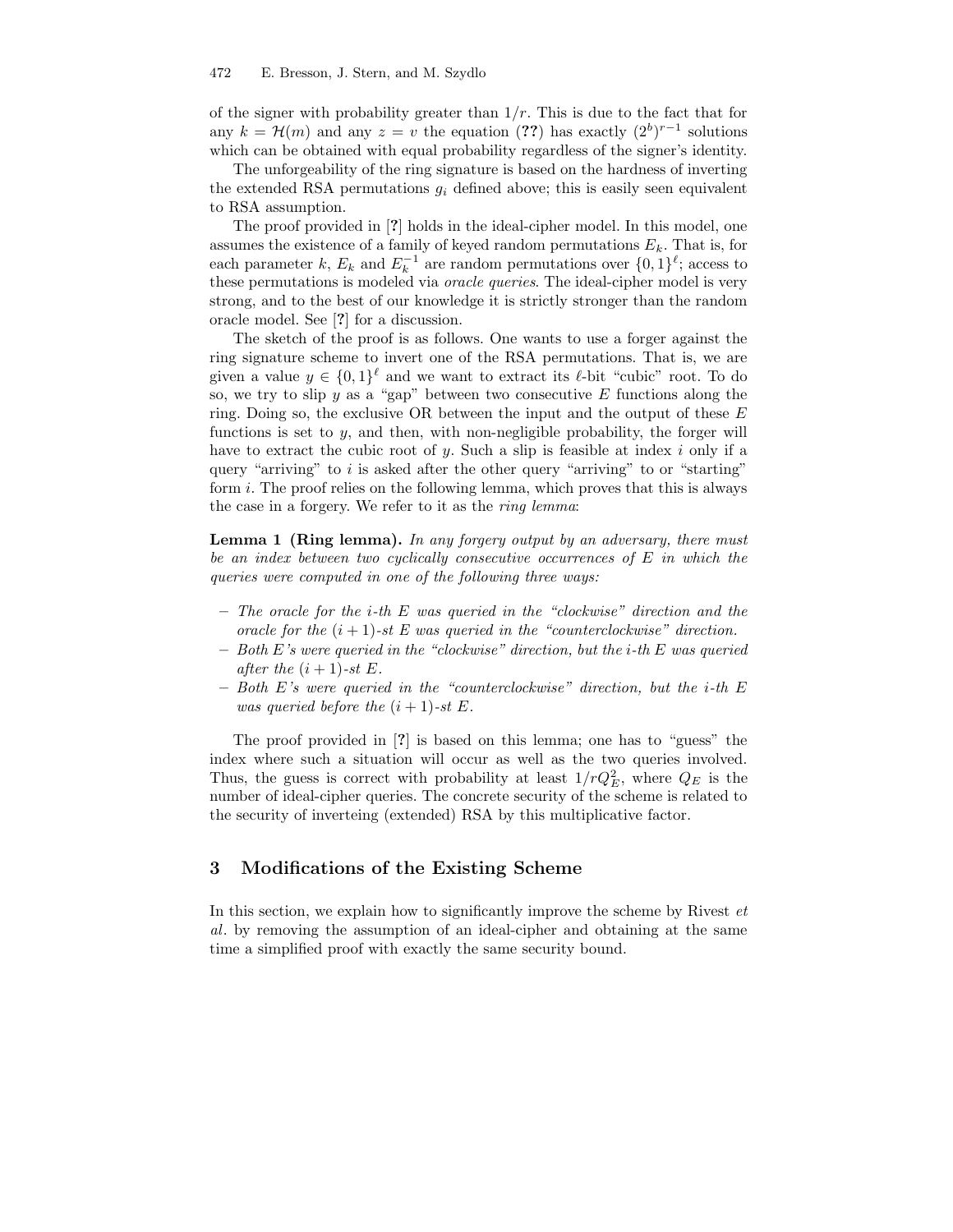Let us first recall the *ring equation* that characterizes the verification of a ring signature:

$$
v = C_{k,v}(y_1, \dots, y_n)
$$
  
=  $E_k \left( y_n \oplus E_k \left( y_{n-1} \oplus E_k \left( \dots \oplus E_k(y_1 \oplus v) \dots \right) \right) \right)$  where  $k = \mathcal{H}(m)$ 

A Simple Observation. The main idea consists in verifying the ring equation from another starting point than index 1 so that one just needs to go "clockwise". For instance, the signer can put an index of his choice  $i_0$  within the signature, indicating the ring equation should start with  $E_k(y_{i0} \oplus v) \oplus \ldots$ . This slight modification allows us to remove the assumption that  $E$  is a random permutation; instead, we will only need a hash function, and thus we can simply replace  $E_{\mathcal{H}(m)}(x)$  by  $\mathcal{H}(m, x)$ .

#### 3.1 Modified Algorithms and Simplified Security Proof

We can use this observation to simplify the original scheme. The idea is to have a signer  $P_s$  compute successive values along the ring, starting from his *own* index  $i_s$ . He chooses a random seed  $\sigma$ , and goes along the ring, hashing  $m||\sigma$ , XORing with  $g_{i_*+1}(x_{i_*+1})$ , concatenate with m and hash, and so on. Of course, we consider index  $n + 1$  as being 1. We denote the successive values as follows:

$$
v_{i_s+1} = \mathcal{H}(m, \sigma), \qquad v_{i_s+2} = \mathcal{H}(m, v_{i_s+1} \oplus g_{i_s+1}(x_{i_s+1})),
$$

$$
\dots \dots \qquad v_{i_s} = \mathcal{H}(m, v_{i_s-1} \oplus g_{i_s-1}(x_{i_s-1}))
$$

Just before "closing" the ring, the signer uses his secret key to extract the last input. That is, he computes  $x_{i_s}$  such that  $v_{i_s} \oplus g_{i_s}(x_{i_s}) = \sigma$ . Then, in order to make the signature anonymous, he chooses at random an index  $i_0$ , and outputs a modified signature  $(i_0, v_{i_0}, x_1, \ldots, x_n)$ . The verification is straightforward, the only point is that the verifier starts at index  $i_0$  with value  $v_{i_0}$ . The efficiency is unchanged.

The resulting proof of unforgeability is significantly simplified, since we do not use ideal-ciphers anymore, but only a hash function. Indeed, the proof provided in [?] is essentially based on lemma ??. In the original scheme, the difficulty lies in the fact that a forger can go both clockwise and counter-clockwise along the ring. When using hash functions only, the ring lemma becomes trivial: there always exist two cyclically consecutive queries such that the leading one has been asked before the trailing one. Thus, the security bound is unchanged, while the complexity assumptions are weakened.

#### 3.2 How to Simulate a Ring

Another interesting variant in Rivest's scheme [?] is the following; the original scheme defines a ring signature as valid if satisfying  $z = v$ . However this is purely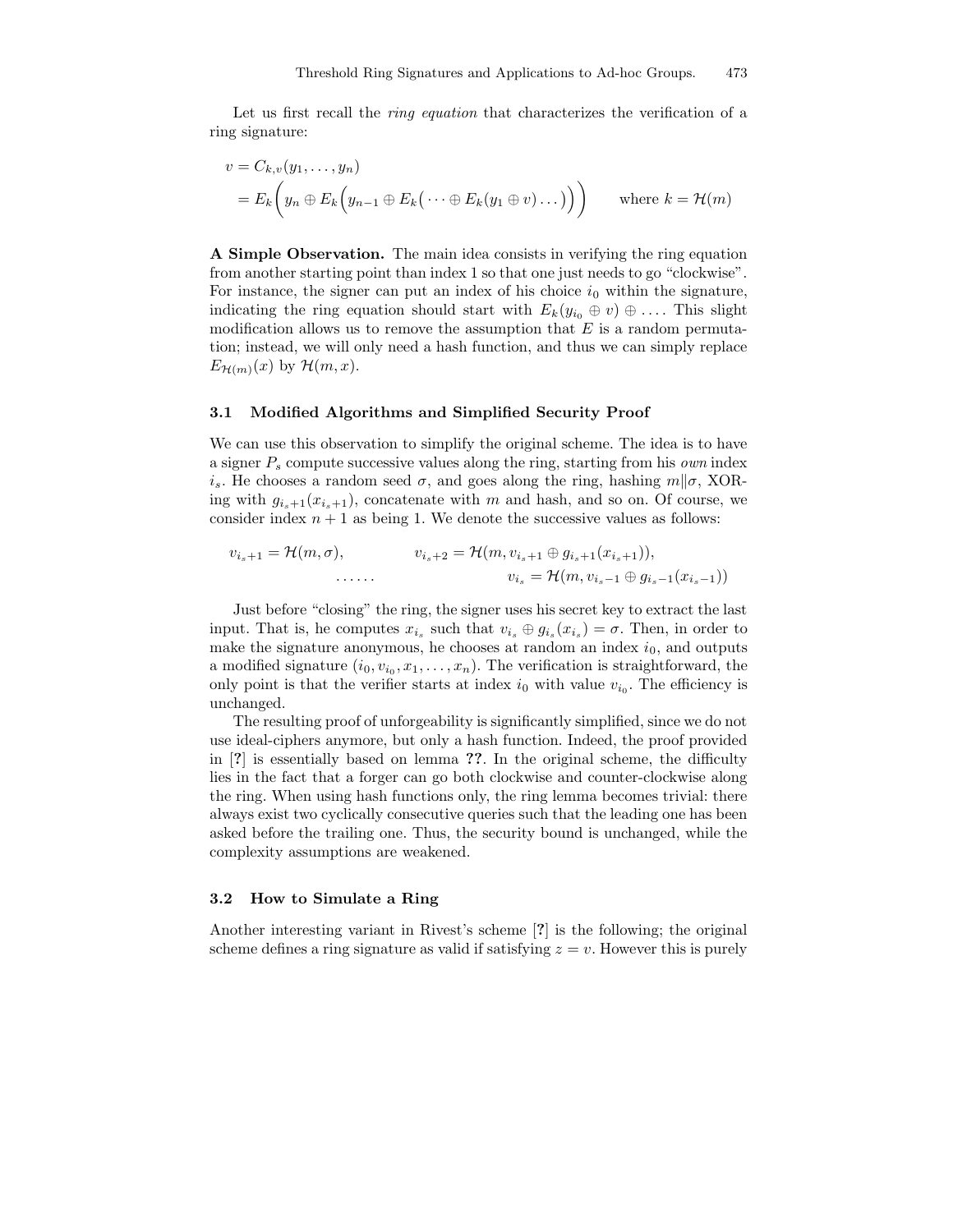arbitrary and not necessary as it for the security. Indeed, such a condition can be replaced by any other condition fixing the "gap" between  $z$  and  $v$ , provided that such a "gap" cannot be chosen by a forger. For instance, one can require that  $z = v \oplus E_k(0)$  instead of  $z = v$ .



Fig. 2. The modified ring. The signer starts from its own index  $i_s$  and a seed value  $\sigma$ and he closes the ring when computing  $v_{i_s}$ , using his trapdoor. The verifier starts from  $i_0$  with value  $v_{i_0}$  and checks whether the last hash outputs  $v_{i_0}$ . A "simulator" starts from  $i_{\gamma}$  and a seed  $\sigma_{\gamma}$  to define  $\gamma$  at closure only, when computing  $v_{i_{\gamma}}$ . H is a public hash function.

More precisely, let  $\gamma$  be a publicly known  $\ell$ -bit "gap value" (for instance  $\gamma = 0$  or  $\gamma = E_k(0)$ . We can easily produce ring signatures with only a hashingoracle as above, but now such that  $\gamma$  appears as a "gap" between z and v, or, more generally, between any two consecutive indices, at any specified position  $i_{\gamma}$ . The algorithm is modified in that, when arriving at index  $i_{\gamma}$ , the verifier just replaces  $v_{i_{\gamma}}$  with  $v_{i_{\gamma}} \oplus \gamma$  before continuing hashing and going along the ring. The figure ?? below illustrates this.

Doing so, the symmetry of the ring is somewhat broken, but in a crucial manner, since it allows us to simulate a ring signature, provided we can choose the value of  $\gamma$  freely. Viewing the gap value as a "challenge" (as in an identification scheme) the ring signature can be simulated if, and only if, the challenge can be chosen. This feature will be in crucial importance in the next section.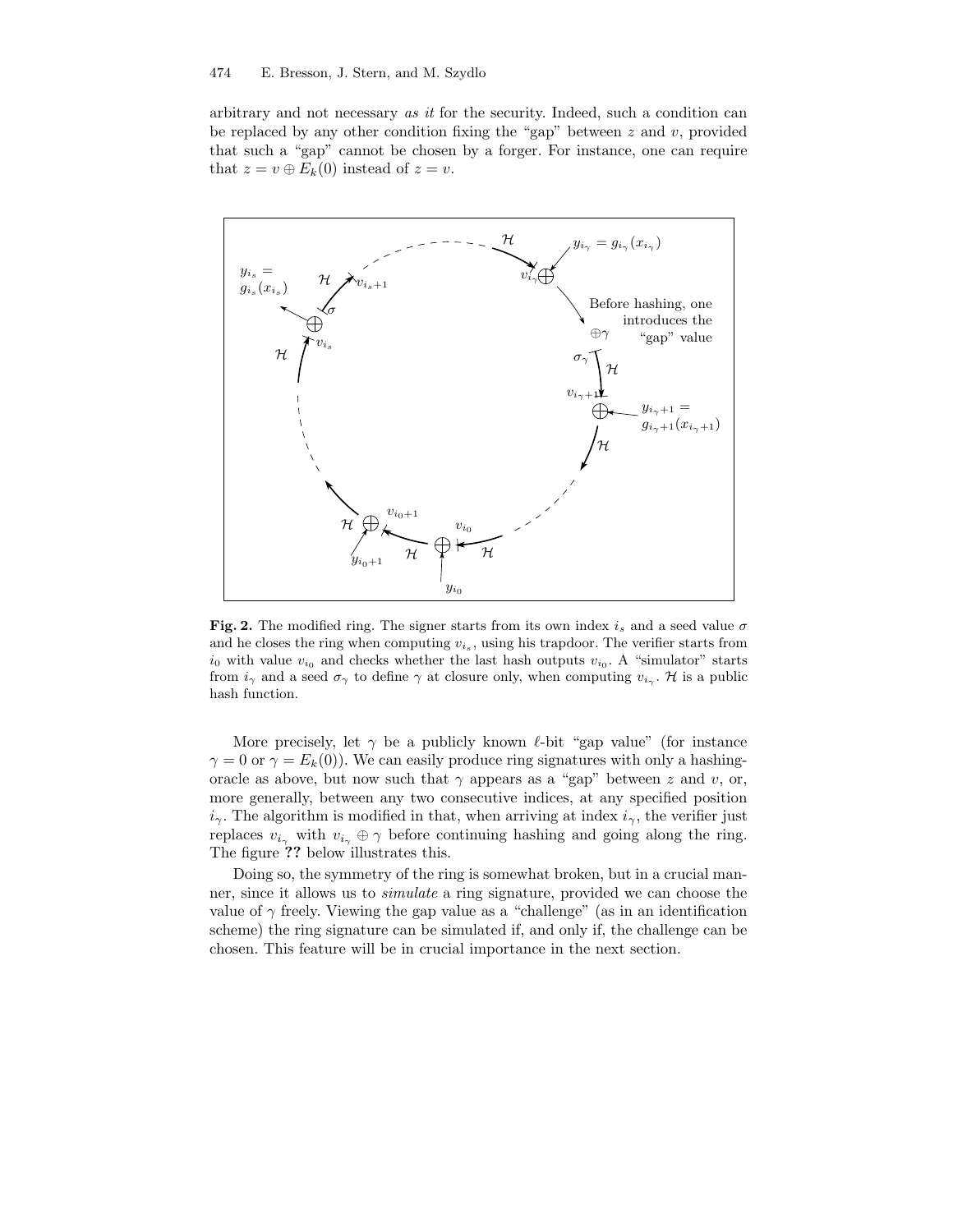Modified Combining Functions. We are going to use a generalized version of the combining functions; Given a "gap" value  $\gamma$ , occurring at index  $i_{\gamma}$ , and a starting index  $i_0$ , we denote this modified function as  $C_{v,i_0,m}$ :

$$
C_{v,i_0,m}(i_\gamma,\gamma,y_1,\ldots,y_n) =
$$
  
\n
$$
\mathcal{H}(m,y_{i_0-1}\oplus\mathcal{H}(m,y_{i_0-2}\oplus\ldots\underbrace{\mathcal{H}(m,\gamma\oplus y_\gamma\oplus\mathcal{H}(\cdots\oplus\mathcal{H}(m,y_{i_0}\oplus v)\ldots))}_{v_{i_\gamma+1}\text{ is computed from }\gamma\oplus y_\gamma\oplus v_{i_\gamma}}\ldots)
$$

The ring equation is verified if  $C_{v,i_0,m}(.) = v$ . The "gap" value being included in the arguments, this modification generalizes the definition given in [?]; in the original scheme, we have  $i_0 = i_\gamma = 1$  and  $\gamma = 0$ . In the remaining of our paper, and without loss of generality, we assume that  $i_0$  is fixed (the verifier always starts from 1), as well as  $i<sub>y</sub>$  (the gap appears between indices n and 1, that is  $v_1 = \mathcal{H}(v_n \oplus y_n \oplus \gamma)$ . We will omit  $i_\gamma$  in the notations and use  $C_{v,i_0,m}(\gamma, y_1, \ldots, y_n)$ . Also we (abusively) denote by:

$$
y_s = C_{s,\gamma,m}^{-1}(\sigma_s, y_1, \dots, y_n)
$$

the solution that a signer  $P_s$  computes using seed  $\sigma_s$  as illustrated in Figure ??. Keep in mind, however, that  $y_s$  must not be considered as an argument to this function.

## 4 Threshold and Ad-Hoc Ring Signature Schemes

In this section, we formalize the definition and security requirements for extended ring signatures, which we call threshold ring signatures. Traditional "t-out-of-n" threshold structures may be viewed as a special case of more general access structures, for which any criteria of minimum collaboration may be specified. In this section we also formally define such *ad-hoc groups* and the security requirements of the corresponding ad-hoc signatures.

## 4.1 Preliminaries

Assume that t users want to leak some juicy information, so that any verifier will be convinced that at least t users among a select group vouch for its validity. Simply constructing  $t$  ring signatures clearly does not prove that the message has been signed by different signers. A threshold ring signature scheme effectively proves that a certain minimum number of users of a certain group must have actually collaborated to produce the signature, while hiding the precise membership of the subgroup. Similarly, an ad-hoc signature might be used to modify the meaning of such a signature by giving certain members increased importance.

Definition 2. A threshold ring signature scheme consists of two algorithms: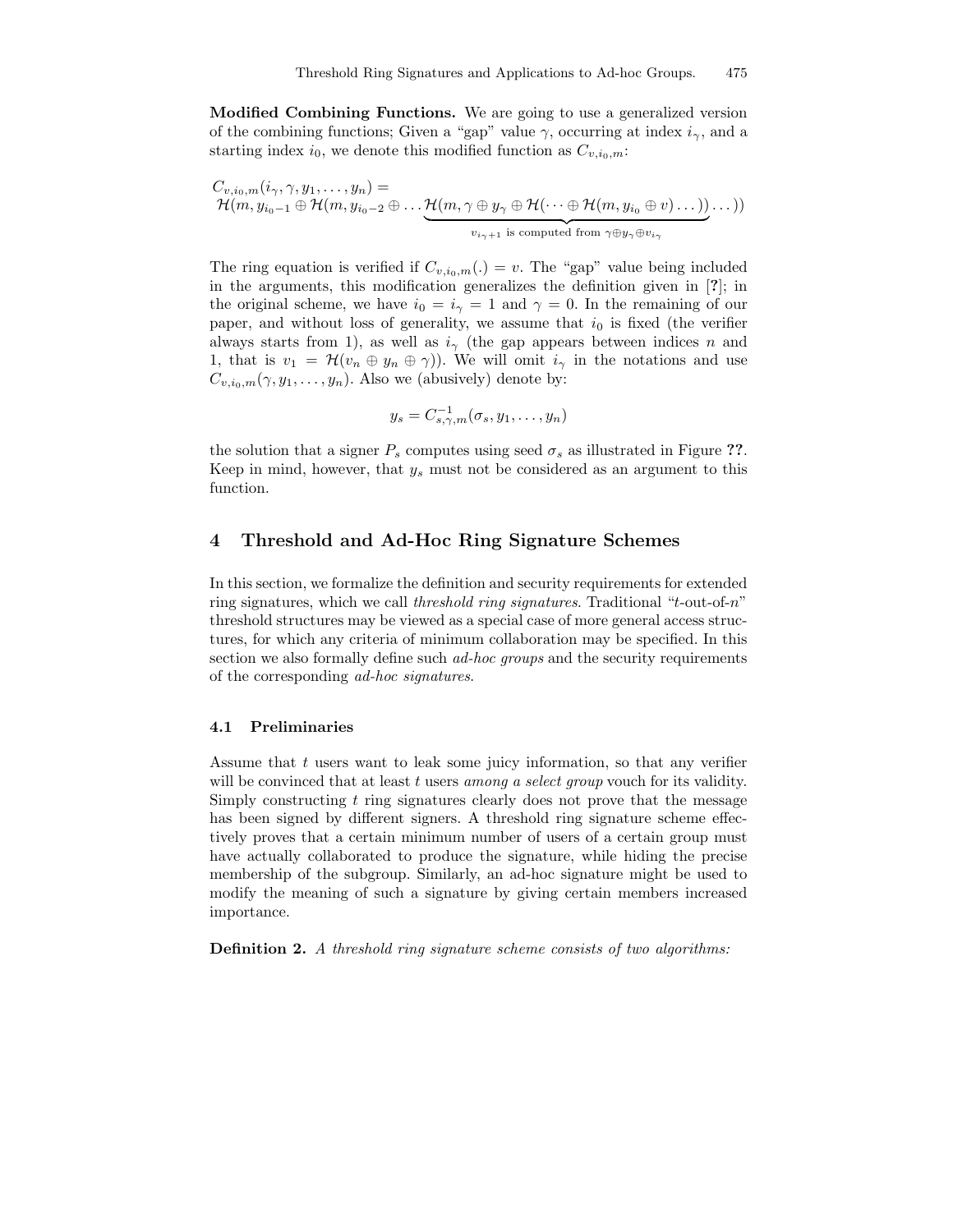- $-$  T-ring-sign algorithm. On input a message m, a ring of n users including n public keys, and the secret keys of t members, it outputs a  $(t, n)$ -ring signature  $\sigma$  on the message m. The value of t as well as the n public keys of all concerned ring members are included in  $\sigma$ .
- **T-ring-verify algorithm.** On input a message m and a signature  $\sigma$ , it outputs either "True" or "False".

We emphasize that there is no key-generation; only existing PKI is used.

The natural formalization for ad-hoc signatures follows that of threshold signatures. In both cases there are some users  $A_i$  who want to cooperate, and some others who do not cooperate, say  $B_i$ . However for the more general case, not all potential signers have equal standing. The definition of ad-hoc group captures the specification of a particular access structure. That is, it specifies which subsets of potential signers should be allowed to create a valid signature.

**Definition 3.** An Ad-hoc group,  $\Sigma$ , is a list of n users, including n certified public keys, accompanied by a list of subsets  $S_i$  of these users, called the acceptable subsets. This second list may be optionally replaced with a predicate defining exactly which subsets are acceptable.

Informally, an ad-hoc signature is one which retains maximal anonymity, yet proves that the signing members all belong to at least one acceptable subset. The signature and verification algorithms are therefore relative to this structure.

- Ad-hoc-sign algorithm. On input a message  $m$ , a specification of an ad-hoc group  $\Sigma$  (*n* users with some acceptable subsets), it outputs an ad-hoc-ring signature  $\sigma$  on the message m. The ad-hoc group structure  $\Sigma$  as well as the n public keys of all concerned ring members are included in  $\sigma$ .
- Ad-hoc-verify algorithm. On input a message m and a signature  $\sigma$ , it outputs "True" if  $\sigma$  is a valid ad-hoc-ring-signature on m, relative to the user list and acceptable subset list specified in  $\Sigma$ , and "False" otherwise.

#### 4.2 The Boolean Structure of Ad-Hoc Signatures.

Here we make some remarks on the structure of arbitrary ad-hoc signatures, and draw parallels with threshold ring signatures. The standard threshold ring signature construction contains all of the techniques needed for general ad-hoc signatures, and is presented in detail in Section ??. The observations here serve to indicate exactly how the details of threshold ring signatures apply in the general case. We prefer this exposition, which provides an inclusive proof of security, yet appeals to the reader's intuition of familiar threshold structures.

A threshold ring signature scheme is clearly a special case of a general ad-hoc ring signature; out of all subgroups of the  $n$  members, every subgroup consisting of at least  $t$  members is an acceptable subset. One approach, though far from the most efficient one, is to list all acceptable subgroups and prove that one contains the cooperating signers. For each subgroup, we form the concatenation of the signatures of all concerned players; obviously such values can be simulated.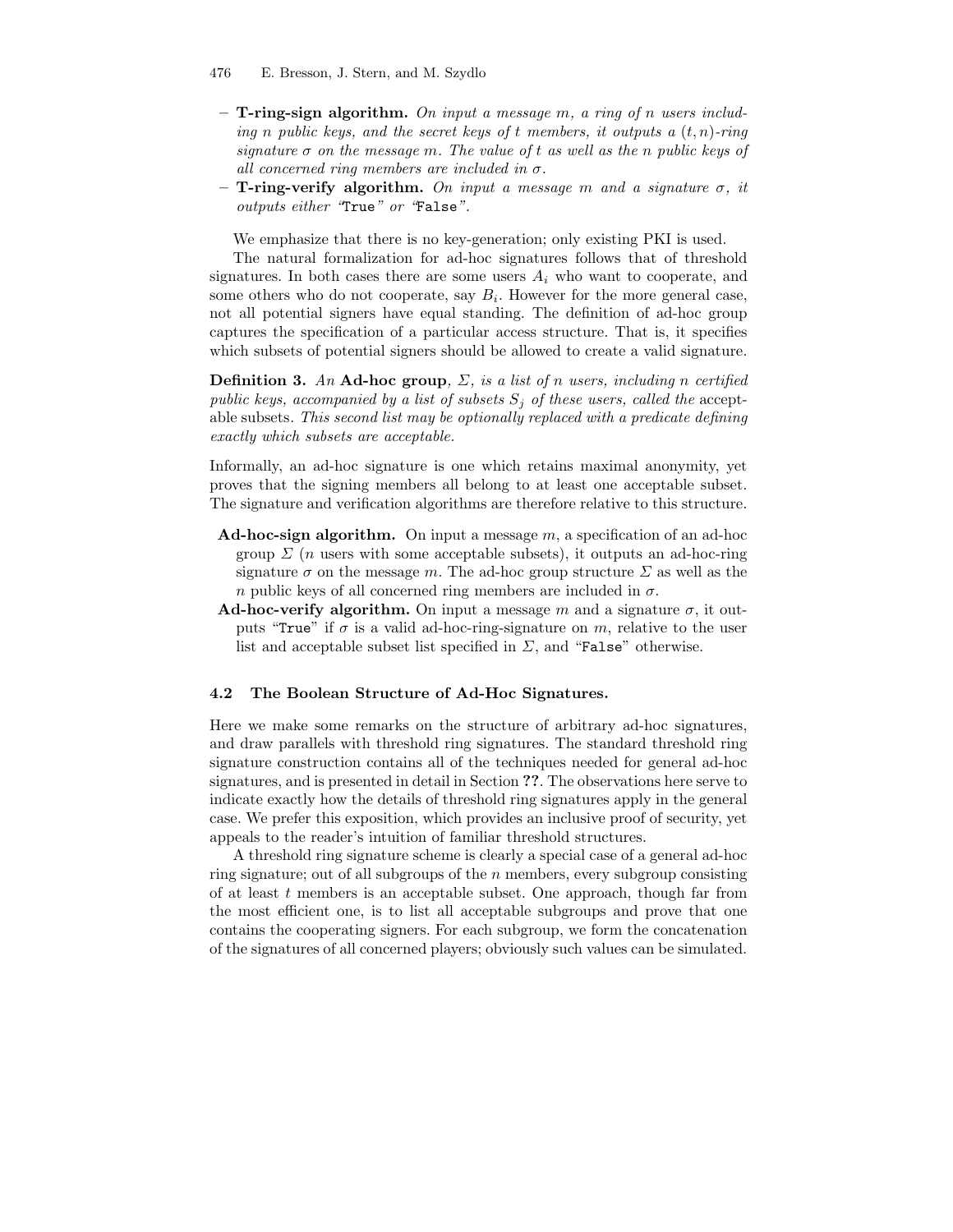Then we use a meta-ring mechanism to prove that at least one of these  $|\Sigma|$ (concatenation of) values has not been simulated but rather computed using as many private keys as needed. Indeed, such meta-ring shows that at least an acceptable subset has simultaneously received agreement and cooperation from all its members. Thus one can prove for example that player  $P_1$  has signed m, OR  $P_2$  AND  $P_3$  AND  $P_4$  have, OR  $P_2$  AND  $P_5$  have. We observe that any collection of acceptable subsets may be (recursively) described in this way, by using the boolean operations AND, OR.

More complex signatures may be constructed recursively. Because we have shown how to simulate a ring, and the same trivially holds for sequential composition (AND), an ad-hoc signature may serve as a node in a larger, meta-ring. For a general ad-hoc signature, a particular specification of the acceptable subsets in terms of boolean operations corresponds to a particular (nested) composite ring structure.

## 4.3 Our Security Model

We now derive a security model from [?]. We first focus on standard threshold signatures, and proceed to the general case.

Threshold Security: First of all, we want the signature to be anonymous, in the sense that no information is leaked about the group of actual signers, apart from the fact that they were at least  $t$  among the  $n$  specified ring members.

Next, we define the unforgeability property as follows. The adversary  $A$  is given access to a signing oracle, which can be queried to threshold-sign any message. Also, A can corrupt some users in order to obtain their private secret key, and is allowed to do so adaptively. Doing so, we include collusion attacks.

A t-forger is an adversary that is able to sign a message on behalf of t users, having corrupted up to  $t - 1$  users, under an adaptive chosen message attack. The scheme is  $t$ -CMA-secure (threshold Chosen-Message Attack -secure) if no t-forger  $A$  can succeed with non-negligible probability. If we denote the number of hash queries by  $q_H$  and the number of signing queries by  $q_S$ , such a probability is denoted by  $\mathsf{Succ}_{t,q_H,q_S}^{\mathsf{cma}}(\ell)$ , where  $\ell$  is the security parameter.

General Ad-hoc Security: The above security definitions generalize naturally as follows. First, the scheme should be anonymous, in the sense that no information will be leaked about the group of signers except that these actual signers form an acceptable subset. For the unforgeability property, we apply the same adversarial model as above, except that  $\mathcal A$  can corrupt any number of users, provided that no set of corrupted users contains an acceptable subset.

A  $\Sigma$ -forger against a signature scheme for the ad-hoc group  $\Sigma$  is an adversary that is able to sign a message on behalf of a  $\Sigma$ -acceptable subset, having corrupted no acceptable subset in its entirety, under an adaptive chosen message attack. The scheme is  $\Sigma$ -CMA-secure (ad-hoc group Chosen-Message Attack secure) if no Σ-forger can succeed with non-negligible probability. Analogously to above, such a probability is denoted by  $\mathsf{Succ}_{\Sigma,q_H,q_S}^{\mathsf{cma}}(\ell)$ , where  $\ell$  is the security parameter.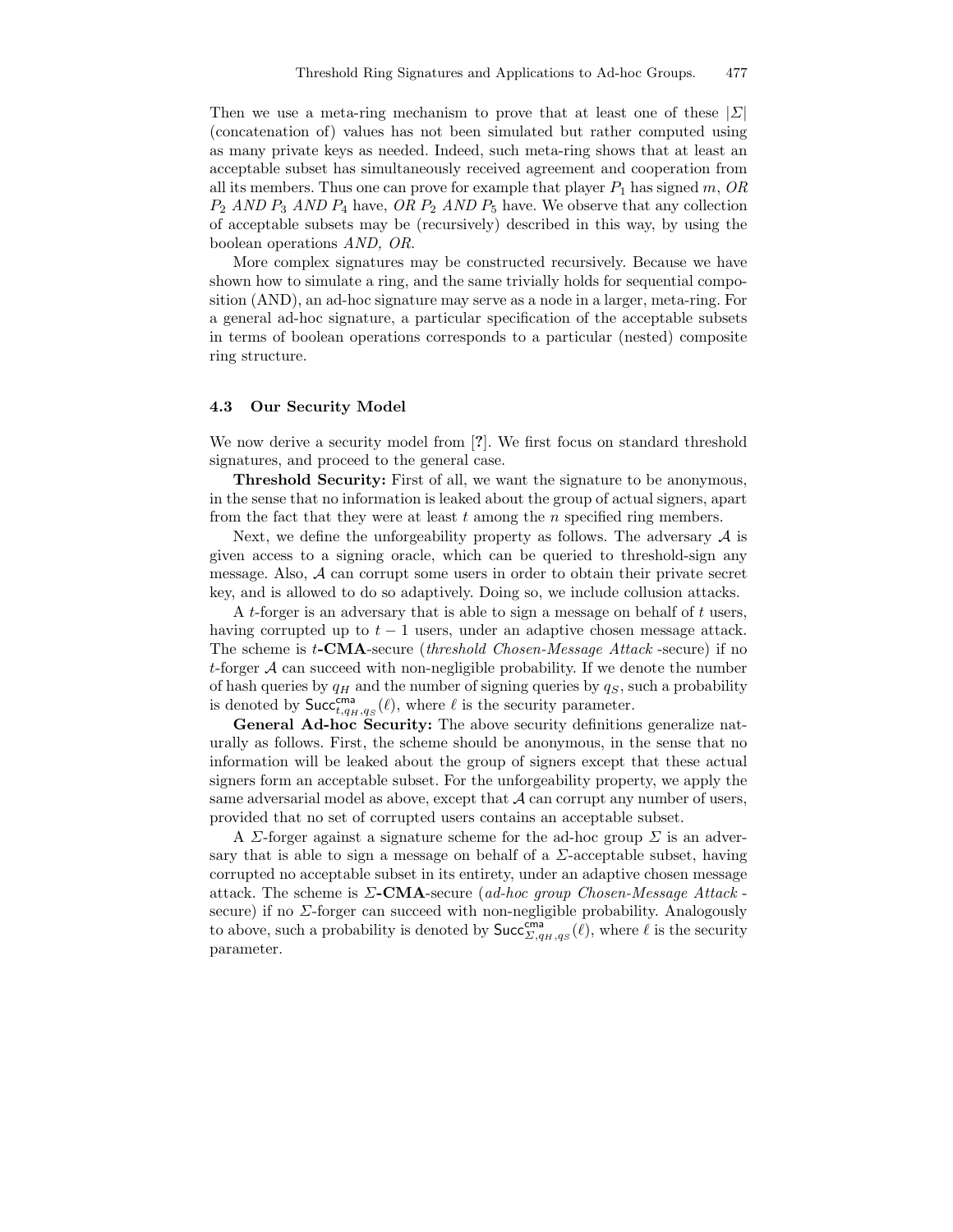# 5 An Efficient Threshold Ring Signature Scheme

In this section, we describe a methodology to achieve the threshold ring signatures with size  $\mathcal{O}(n \log n)$ , while remaining essentially efficient in terms of signing/verifying. We not only provide details for signature composition, efficiency tracking, but also present a particularly efficient specification of the acceptable subsets by using fair partitions. Moreover, our solution is provably secure in the random oracle model.

**Outline.** Consider a ring of  $r$  members, and among them two users who want to demonstrate that they have been cooperating to produce a ring signature. The idea is to split the group into two disjoint sub-groups, and to show that each of these sub-groups contains one signer. However doing so may compromise perfect anonymity since such split restricts the anonymity of each user to a sub-ring. The solution consists in splitting the group many times, in such a way that there always exists a split for which any two users are in two different sub-rings. Then all of these splits are used as nodes in a super-ring. The super ring proves that at least one split has been solved, that is, two sub-rings has been individually solved. For the other splits, one will have to *simulate* a correct ring signature, for every unsolved sub-ring.

#### 5.1 Fair Partitions of a Ring

Before describing our scheme, we introduce a few notations. Let  $t$  be an integer and  $\pi = (\pi^1, \ldots, \pi^t)$  denote a partition of  $[1, n]$  in t subsets;  $\pi$  defines a partition of the ring  $R = (P_1, \ldots, P_n)$  in t sub-rings  $R^1$  through  $R^t$ . Finally, the *i*-th bit of a string x is denoted by  $[x]_i$ .

**Case**  $t = 2$ **.** Let  $\pi = {\pi^1, \pi^2}$  be a partition of  $[1, n]$  and  $P_a$  and  $P_b$  two users that want to produce a "2-out-of-n" signature on a message m. If  $P_a$  and  $P_b$ belongs to distinct sub-rings, for instance,  $P_a \in R^1$  and  $P_b \in R^2$ , then they are able to produce two correct ring signatures, relatively to  $R^1$  and  $R^2$  respectively. In that case, we say that  $\pi$  is a *fair partition* for indices  $\{a, b\}$ . If is not the case, for instance  $\{P_a, P_b\} \subset R^1$ , then it is infeasible for  $P_a$  and  $P_b$  to produce a valid ring signature with respect to  $R^2$ .

To ensure anonymity, we need to provide a set  $\Pi$  of partitions such that for any indices a and b in [1, n], there exists a fair partition  $\pi \in \Pi$  for  $\{a, b\}$ . A  $(2, n)$ -ring signature is a meta-ring over  $\Pi$ , which prove that for at least one partition  $\pi$ , both underlying sub-rings can be solved at the same time. Such a set can be efficiently constructed as stated in the (straightforward) following lemma:

**Lemma 2.** For any integer n, there exists a set  $\Pi_n$  of  $\lceil \log_2 n \rceil$  partitions satisfying the above requirements.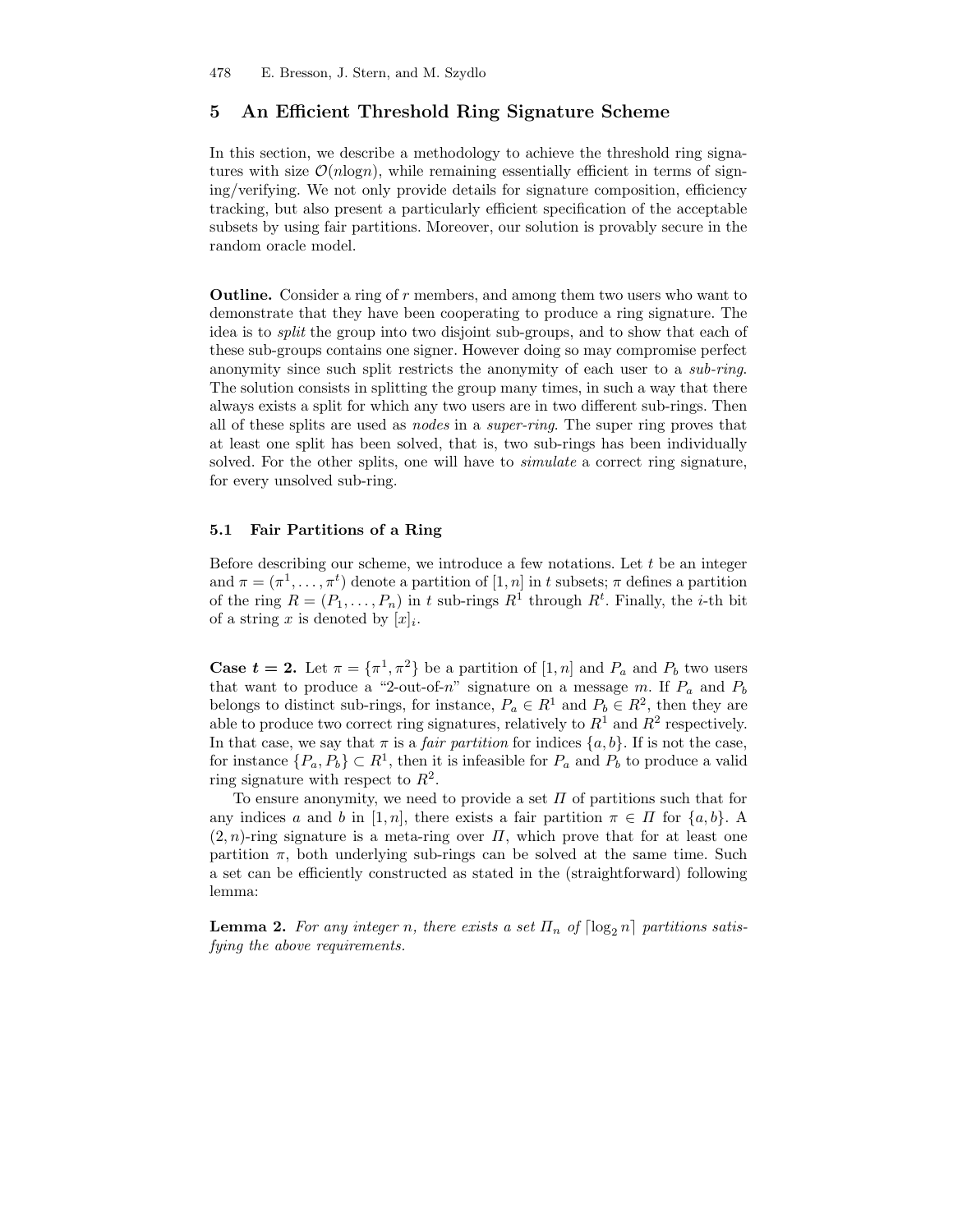**General case.** We generalize the previous definitions as follows. Let  $\pi$  =  $(\pi^1, \ldots, \pi^t)$  a partition of  $[1, n]$  in t subsets and  $I = \{i_1, \ldots, i_t\}$  a set of t indices in  $\{1, n\}$ . If all integers in I belongs to t different sub-sets, for instance  $i_j \in \pi^j$ , we say that  $\pi$  is a *fair partition for I*. Intuitively, a secret is known in every sub-ring  $R^j$  defined by  $\pi$ .

Now, to ensure anonymity, we need to provide a set  $\Pi$  of partitions such that there exists a fair partition for any set of cardinality t.

**Definition 4.** Let  $t < n$  be two integers. We say that a set  $\Pi$  of partitions of  $[1, n]$  is a  $(n, t)$ -complete partitioning system if for any set I of cardinality t, there exists a fair partition in  $\Pi$  for  $I$ :

$$
\forall I \subset [1, n], \#(I) = t, \quad \exists \pi = (\pi^1, \dots, \pi^t) \in \Pi, \quad \forall j \in [1, t], \#(I \cap \pi^j) = 1
$$

To provide such a complete system, we use the notion of perfect hash function. A perfect hash function for a set I is a mapping  $h : [1, n] \rightarrow [1, t]$  which is 1-1 on I. A  $(n, t)$ -family of perfect hash functions, H, is such that that for any I of size t, there exists  $h \in H$  which is perfect on I. It is thus clear that defining a partition in t sub-rings for each member of a  $(n,t)$ -family makes a  $(n,t)$ -complete partitioning system.

The following result has been proven in [?]:

**Lemma 3.** There exists a  $(n, t)$ -family of perfect hash functions which has size of  $2^{\mathcal{O}(t)}$  log n. Moreover each of these functions is efficiently computable.

#### 5.2 Description of the new Scheme

We now describe formally our scheme. We are based on the notion of fair partition, in case of a threshold scenario (which is likely to be used in practice). Consider a  $(n,t)$ -complete partitioning system and a set of t signers. If  $\pi$  is fair partition for this set, they can solve all the sub-rings defined by  $\pi$ . For the other partitions, the sub-rings are just simulated and put along a super-ring.

We introduce another function  $G$ , viewed as a random hash function returning  $(t \times \ell)$ -bit strings and we denote  $p = 2^t \log n$ . We assume that for all integers n and  $t \leq n$ , a  $(n,t)$ -complete partitioning system is publicly available :  $\Pi_n = {\pi_1, \ldots, \pi_p}$ . Finally, we introduce the straightforward notation  $C_{v,i_o,m}(\gamma, y_j, j \in R)$  to properly deal with sub-rings.

**Signing algorithm.** We denote by  $P_{i_1}, \ldots, P_{i_t}$  a subgroup of users that want to sign a message  $m$  while proving there were at least  $t$  signers among  $n$  ring members. The idea is to solve a collection of sub-ring signatures corresponding to a fair partition (each signer belongs to a sub-ring), then to concatenate the results and to apply a ring-like mechanism in order to prove that at least one of the collection of sub-rings has been entirely solved. To do so, they proceed as follows: We denote by  $\pi_s$  a fair partition for  $I = \{i_1, \ldots, i_t\}$ . We assume for simplicity that for each  $j \in [1, t]$ , we have  $i_j \in \pi_s^j$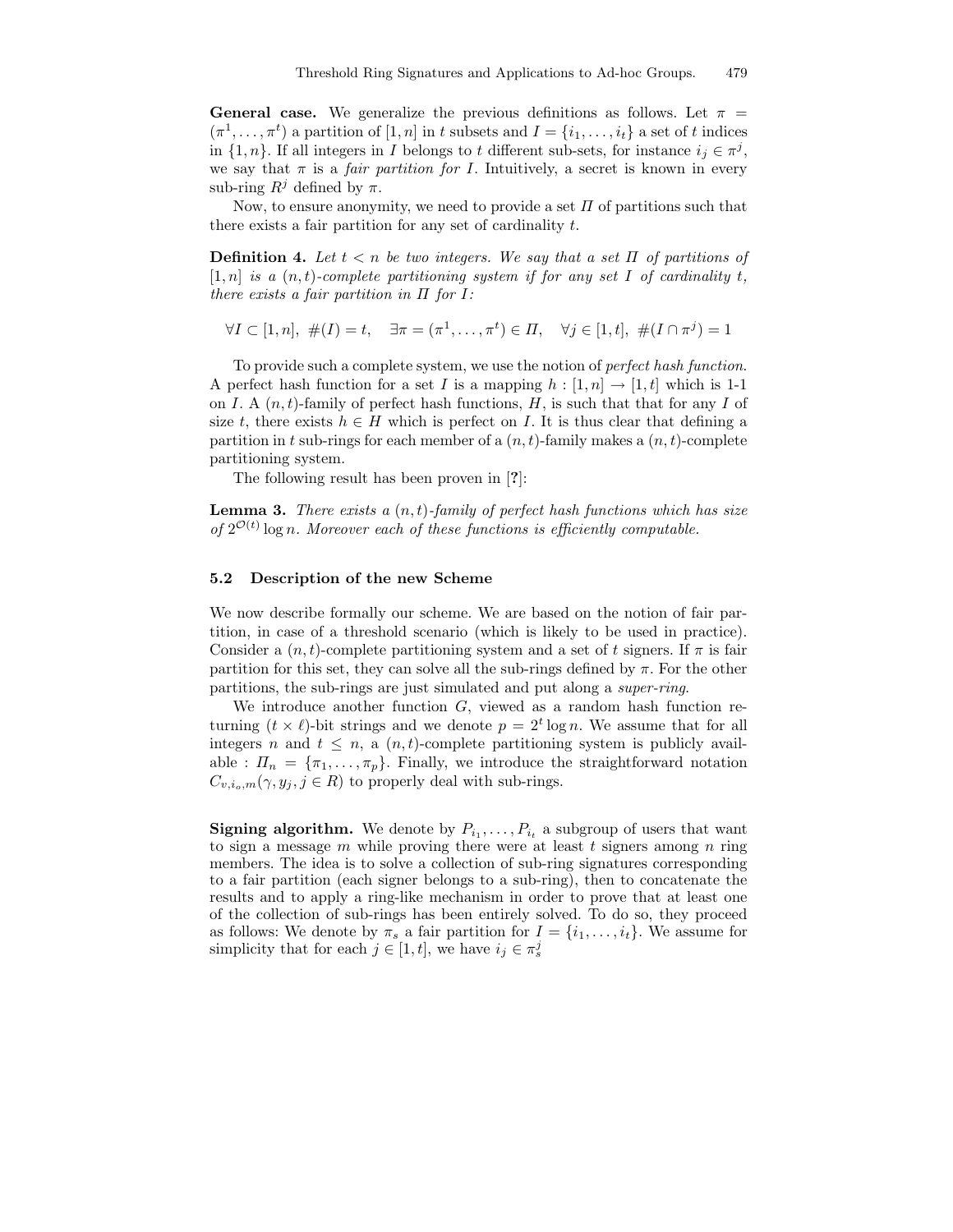

**Fig. 3.** The ring composition paradigm. Here we have  $t = 3$ . If  $\pi_s$  is a fair partition w.r.t. three signers, they start from a seed  $\sigma_s$  and compute  $u_s$ . Finally they solve the sub-rings in  $\pi_s$  according to the obtained gaps  $\gamma_1, \ldots, \gamma_3$ . The equation is verified in a straightforward way, starting at any given index.

1. Choose random seeds for each sub-ring of each partition.

For  $i=1,\ldots,p$ , Do For  $k=1,\ldots,t,$  Do  $v_i^k\stackrel{R}{\leftarrow}\{0,1\}^\ell.$ 2. Simulate rings for all partitions but  $\pi_s$ . For  $i = 1, \ldots, p, i \neq s$ , Do For  $j=1,\ldots,n,$  Do  $x_i^j\overset{R}{\leftarrow}\{0,1\}^\ell,$  and  $y_i^j\leftarrow g_j(x_i^j).$ For  $k=1,\ldots,t,$  Do  $z_i^k \leftarrow C_{v_i^k,1,m}(0, y_i^j, j \in \pi_i^k(R))$  and  $\gamma_i^k \leftarrow v_i^k \oplus z_i^k$ . 3. Compute a "super-ring" with so-obtained gaps.  $\sigma_s \stackrel{R}{\leftarrow} \{0,1\}^{t\ell}$ , and  $u_{s+1} \leftarrow G(\sigma_s)$ For  $i = s + 2, \ldots, p, 1, \ldots, s$ , Do  $u_i \leftarrow G(u_{i-1} \oplus (\gamma_{i-1}^1 \| \dots \| \gamma_{i-1}^t))$ 4. Compute the gap values for sub-rings of  $\pi_s$  by closing the super-ring.  $(\gamma_s^1 \| \dots \| \gamma_s^t) \leftarrow u_s \oplus \sigma_s.$ 5. Solve the sub-rings for the fair partition  $\pi_s$ . For  $j\in [1,n]\backslash I,$  Do  $x_s^j\overset{R}{\leftarrow}\{0,1\}^\ell,$  and  $y_s^j\leftarrow g_j(x_s^j).$ For  $j \in I$ , Do  $\sigma_k \stackrel{R}{\leftarrow} \{0,1\}^{\ell}$  for k such that  $j \in \pi_s^k$ <br>  $y_s^j \leftarrow C_{j,\gamma_s^k,m}^{-1}(\sigma_k, y_s^j, j \in \pi_s^k(R))$  and  $x_s^j \leftarrow g_j^{-1}(y_s^j)$ . 6. Output the signature.  $\nu \stackrel{R}{\leftarrow} [1, p]$  and output  $(\nu, u_{\nu}, \bigcup_{1 \leq i \leq p} (x_1^1, \ldots, x_i^n, v_i^1, \ldots, v_i^t))$ .

**Verification algorithm.** A *t*-out-of-*n* ring signature is verified as follows:

1. Compute all rings starting from index 1.

For  $i=1,\ldots,p,$  Do For  $j=1,\ldots,n,$  Do  $y_i^j \leftarrow g_j(x_i^j).$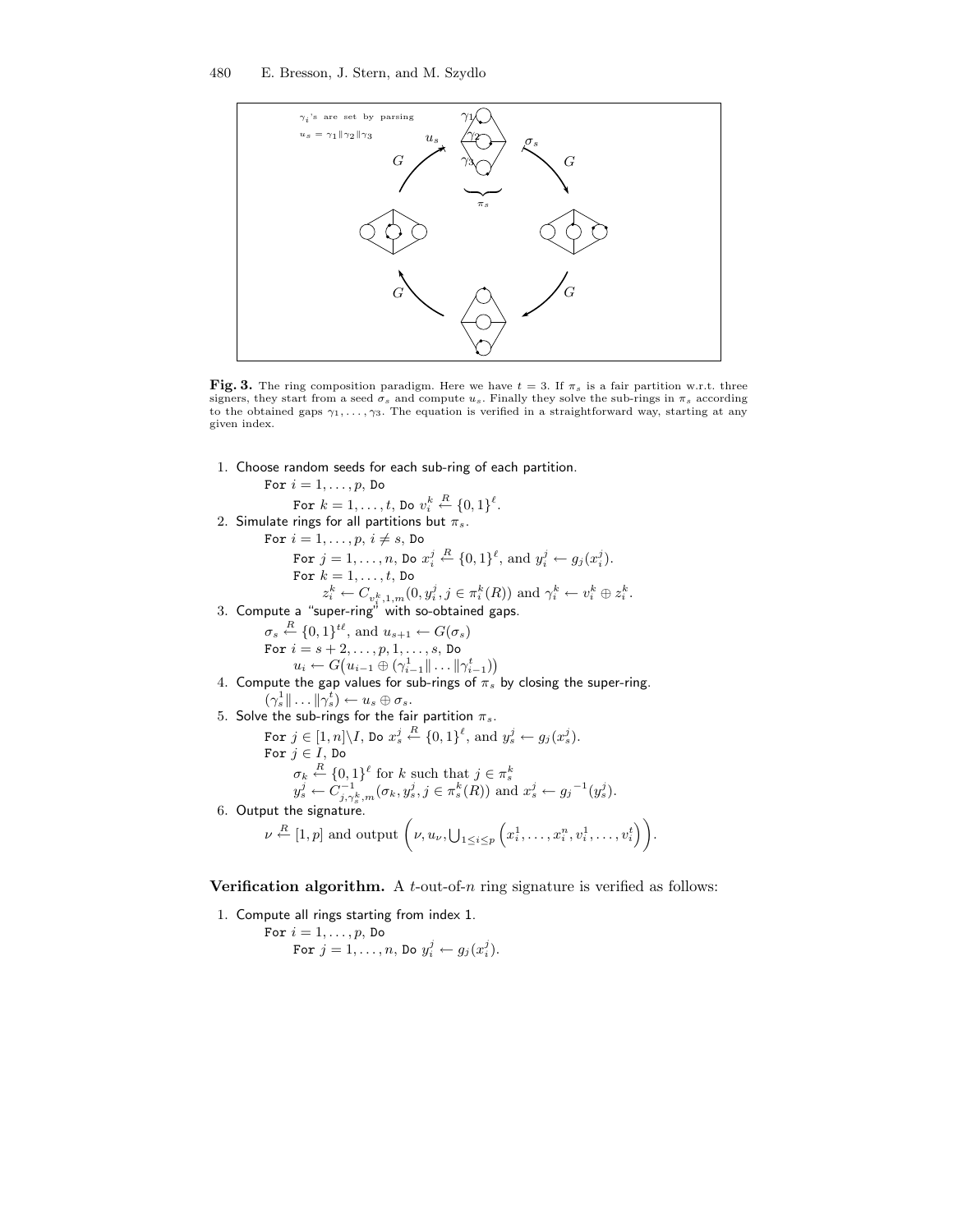.

For 
$$
k = 1, ..., t
$$
, Do  
\n
$$
z_i^k \leftarrow C_{v_i^k, 1, m}(0, y_i^j, j \in \pi_i^k(R)), \text{ and } \gamma_i^k \leftarrow v_i^k \oplus z_i^k
$$
\n2. Verify the super-ring from index  $\nu$  and obtained gaps.  
\n
$$
u_{\nu} \stackrel{\text{?}}{=} G(\gamma_{\nu-1}^1 \| \dots \| \gamma_{\nu-1}^t \oplus G(\dots G(\gamma_{\nu}^1 \| \dots \| \gamma_{\nu}^t \oplus u_{\nu}) \dots)).
$$

This scheme uses a super ring to prove that at least one of the partition is entirely solved. We may seen a ring (either sub-ring or super-ring) as an "OR" connective, while the partitions are used to "AND" the signatures – by concatenating the gaps  $\gamma_1 \dots \gamma_t$  before embedding them in the super-ring. Thus, our construction can be described as a composition technique.

#### 5.3 Security result.

**Theorem 1.** Our scheme is secure in the random oracle model against an adaptive chosen-message attacks involving  $q_H$  and  $q_G$  hash-queries to H and G respectively, and  $q_S$  signing queries, under the RSA assumption.

$$
\mathrm{Succ}_{t,\tau,q_H,q_G,q_S}^{\mathrm{cma}}(\ell) \leq q_H^2 q_G^2 t^2 \binom{n}{t} \mathrm{Succ}_{RSA}^{\mathrm{ow}}(\ell)
$$

Due to lack of space, the proof will appear in the full version [?].

## 5.4 Discussion

We discuss here the efficiency of our threshold ring signature scheme. The size of the signature grows with both the number of users  $n$  and the number of signers t. More precisely, the size of such t-out-of-n signature is:  $2^{\mathcal{O}(t)} \lceil \log_2 n \rceil \times (t *$  $\ell + n * \ell = \mathcal{O}(\ell 2^t n \log n)$ . Signing requires t inversions of the g's functions and  $\mathcal{O}(2^tn \log n)$  computations in the easy direction. This is clearly a more efficient implementation than the generic solution wherein one lists all the subgroups of cardinality t since this would lead to  $\binom{n}{t} = \mathcal{O}(n^t)$  size.

This is also more efficient than the more or less straightforward solution using Shamir secret sharing scheme  $[?]$ <sup>1</sup>. Indeed, it can be shown that such solution leads to  $\mathcal{O}(n^2)$  sized signatures. This is due to additional terms that appear in the security estimates that follow from the reduction. Details will appear in the full version of the paper.

## 6 Conclusion

This paper addresses the open problem of allowing a subgroup of t members to sign anonymously on behalf of an ad-hoc ring. Our construction thus improves on ring signatures, group signatures, threshold signatures and on the Bellare-Rogaway paradigm for constructing composite protocols. Further work may focus on some new research by R. Canetti on universally composable protocols.

Acknowledgments. The authors thank Moni Naor and Berry Schoenmakers for helpful discussions and the anonymous referees for many extensive, detailed comments.

<sup>&</sup>lt;sup>1</sup> Such solution was first suggested in preliminary version of [?].